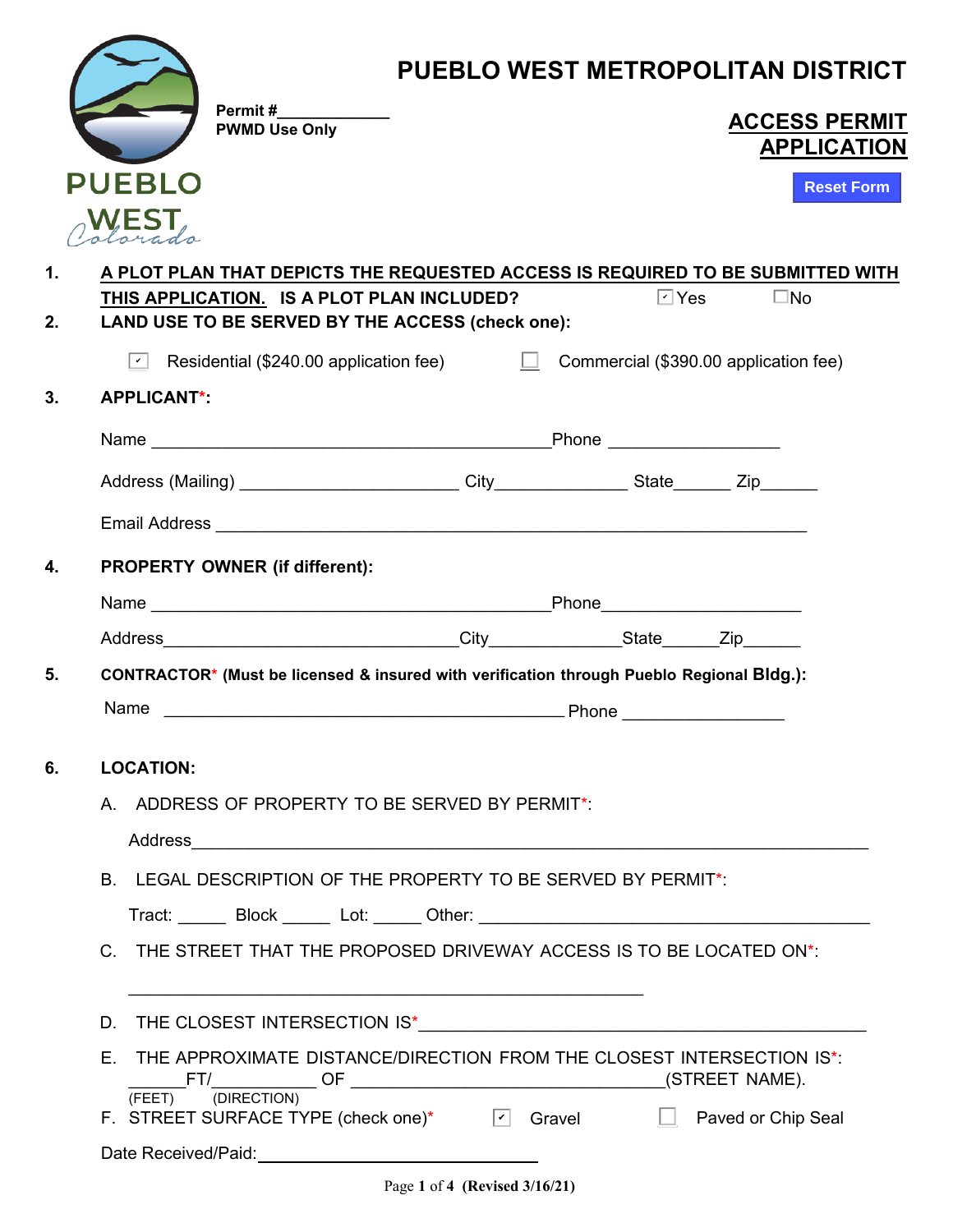# SPECIAL PROVISIONS

- 1. Driveways within Public Right-of-Way Construction of the access, if approved, must comply with Article 7- "Roadway Access" of the Pueblo West Roadway Design and Construction Standards and the associated Standard Details. Copies of these documents are available for viewing and download on the PWMD website. By signing the access permit, the applicant and property owner acknowledges that they will comply with the requirements listed therein.
- 2. Residential Driveways Residential driveways shall be constructed of 6-inch thick concrete or approved structural pavers for swale and culvert application. Concrete shall meet the requirements of the City of Pueblo standards for a 4,000 psi mix design or approved equal. Gravel accesses (6" depth) are acceptable only on gravel roads for culvert applications. Gravel is defined as crushed Class 6 Aggregate Base Course.
- 3. Commercial Driveways Commercial driveways shall be constructed of an asphalt pavement consisting of 4-inches of asphalt over 6-inches of crushed aggregate base course or 7-inch thick reinforced concrete (#4 rebar, 18-inch on center, each way, suspended by plastic or galvanized metal chairs). Concrete shall meet the requirements of the City of Pueblo standards for a 4,000 psi mix design or approved equal.
- 4. Transitions:
	- $\triangleright$  Access on gravel roads shall have a 1-foot transition from the edge of the road to the end of the concrete driveway. This transition shall be excavated to a depth of at least 6-inches, refilled and compacted with Class 6 Crushed Aggregate Base Course.
	- $\triangleright$  Access on paved or chip sealed roads shall have the edge of the roadway saw cut evenly to produce a neat vertical line. The driveway shall then be constructed to the roadway edge.
	- $\triangleright$  All accesses shall match into the existing roadway pavement that is in stable condition. The Inspector has the sole discretion to determine the removal limits of unstable pavements. If the limits of removal exceed 12-inches beyond the edge of the existing roadway, the asphalt pavement shall be removed, tacked and replaced in accordance with PWMD standards.
- 5. Culverts The use of culverts for access may be appropriate if the ditch depth is in excess of 20-inches. PWMD staff shall evaluate and approve culvert usage. It is recommended that culvert materials are not purchased by the applicant until receiving PWMD approval. The culvert shall extend to the outside edges of the wings or radiuses unless otherwise approved by staff. The minimum size culvert for access is 18-inches diameter or the arched/elliptical equivalent. Corrugated metal pipe (CMP), reinforced concrete pipe (RCP), or non-reinforced concrete (NRCP) pipe may be used. The use of concrete headwalls is required for culvert usage as shown in the roadway standards details. Additional inspection fees will be assessed based upon our fee schedule.
- 6. Commercial Roadway Widening/Improvements The applicant shall be responsible for roadway improvements including widening the roadway to meet current PWMD standards. All roadway improvements shall match into the existing pavement that is in stable condition. The Inspector has the sole discretion to determine the limits removal of unstable pavements. Pavements shall be removed and replaced in accordance with PWMD standards and/or District approved plans. Additional inspection fees will be assessed based upon our fee schedule.
- 7. The Contractor shall have utilities located prior to the start of construction.
- 8. Inspection The Applicant shall be responsible for scheduling their pre-inspection and final inspection after the associated work has been completed. Call 719/547-9801 to schedule all inspections. The inspection will then be conducted anytime between the time of request and the end of business the following business day unless otherwise notified. No inspections are available on District holidays. A permit is not valid until all required improvements are constructed, inspected and approved by PWMD.
- 9. The permit shall be approved by PWMD with all associated fees being paid prior to sign off on all building permits to include any assessed penalty fees that may have occurred
- 10. Expiration of Permit This application is valid for one year from the date of application acceptance. If the access has not been approved within one year of the acceptance date, the permit shall be considered expired.
- 11. The Contractor shall warrant their work for a period of one year following the full approval of the permit for workmanship and materials to the property owner. No warranty for this work by the District is expressed or implied.
- 12. Failure to install the access in accordance with the access permit may result in the District commencing legal action against the property owner to enforce the conditions of this permit in Pueblo County District Court.

| <b>APPLICANT'S SIGNATURE</b> | <b>DATE</b> |  |  |  |
|------------------------------|-------------|--|--|--|
|                              |             |  |  |  |
| PROPERTY OWNER SIGNATURE     | <b>DATE</b> |  |  |  |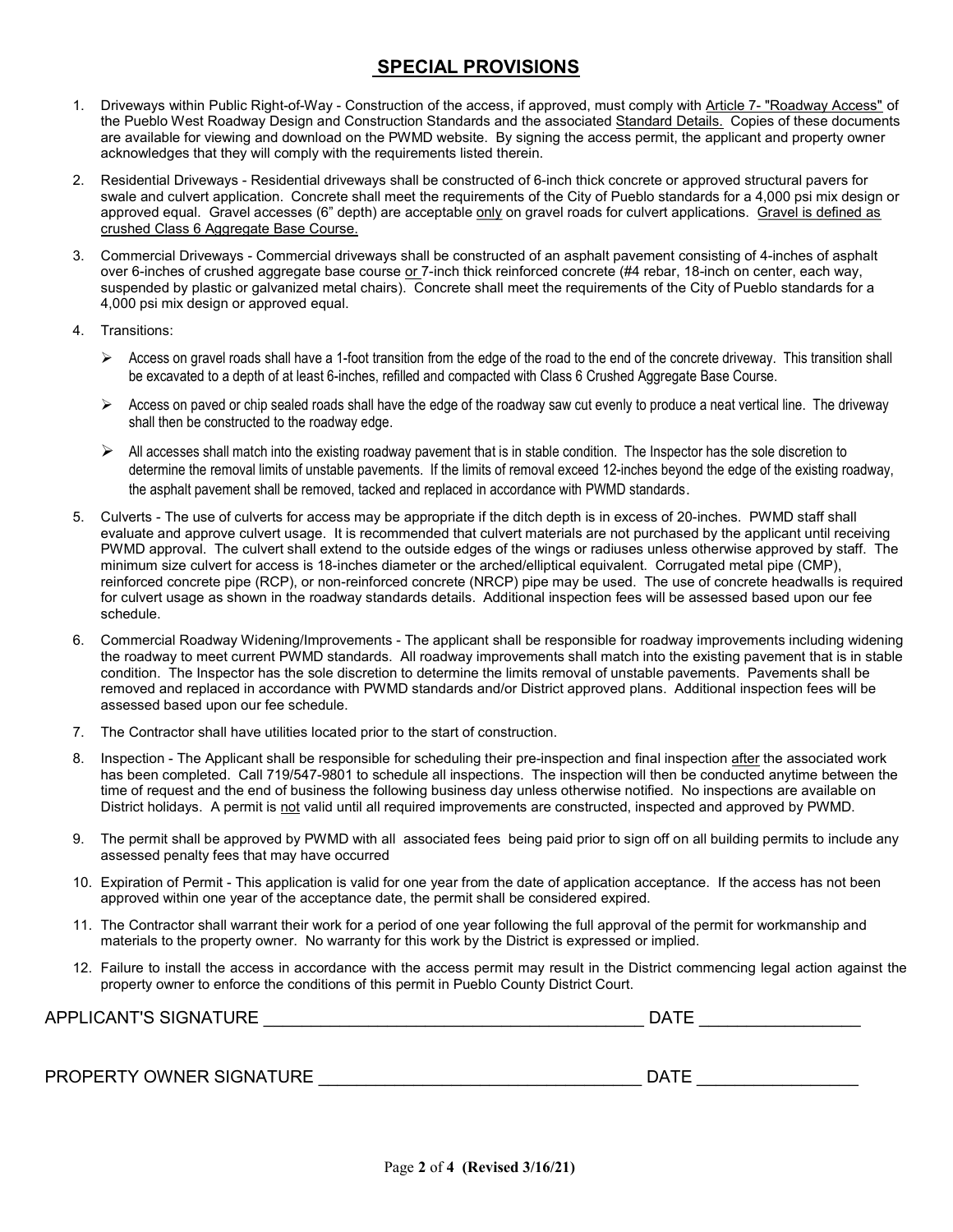# 1. COMMERCIAL ACCESS APPROVAL PROCESS

A. LIST OF ROADWAYS REQUIRING PWMD BOARD APPROVAL:

McCulloch Boulevard – Platteville Boulevard to Nichols Road Purcell Boulevard – Round-a-bout at Platteville Boulevard to Liberty Point Boulevard Spaulding Avenue – Golfview Drive to Abarr Drive Hahns Peak Avenue – McCulloch Boulevard to Joe Martinez Boulevard Joe Martinez Boulevard – McCulloch Boulevard to Hahns Peak Avenue

B. LIST OF ROADWAYS REQUIRING DIRECTOR OF PUBLIC WORKS APPROVAL EXCEPT AS NOTED IN 1A ABOVE:

McCulloch Boulevard Purcell Boulevard Spaulding Avenue Hahns Peak Avenue Joe Martinez Boulevard

C. LIST OF ROADWAYS REQUIRING ENGINEER APPROVAL:

All roadways except as noted in 1A and 1B above.

#### 2. RESIDENTIAL ACCESS APPROVAL PROCESS

A. LIST OF ROADWAYS REQUIRING ENGINEER APPROVAL:

McCulloch Boulevard Purcell Boulevard Spaulding Avenue Hahns Peak Avenue Joe Martinez Boulevard

## B. LIST OF ROADWAYS REQUIRING STAFF APPROVAL:

All roadways not listed in 2A above.

#### \*\*\*\*\*FOR PWMD OFFICE USE ONLY**-ENGINEERING SIGNATURE REQUIRED**\*\*\*\*\*

|                     | What approval process is required? Board Director Engineer Staff                                       |                                                                                                                |  |
|---------------------|--------------------------------------------------------------------------------------------------------|----------------------------------------------------------------------------------------------------------------|--|
|                     | Roadside Swale Depth: _______ - inches (< 20" - Swale, 20" to 24" - Swale or Culvert, > 24" - Culvert) |                                                                                                                |  |
|                     | Type of access allowed: ___ Swale ___ Swale or Culvert ___ Culvert                                     |                                                                                                                |  |
|                     | R-O-W Width: _________ Driveway length from ______________ to edge of proposed access is _____.        |                                                                                                                |  |
|                     |                                                                                                        |                                                                                                                |  |
|                     |                                                                                                        |                                                                                                                |  |
| Other requirements: | Road Improvements Required Coordination Meeting Required Variance Required                             |                                                                                                                |  |
|                     |                                                                                                        |                                                                                                                |  |
|                     |                                                                                                        | Date: 2004 - 2005 - 2016 - 2017 - 2018 - 2019 - 2019 - 2019 - 2019 - 2019 - 2019 - 2019 - 2019 - 2019 - 2019 - |  |
|                     |                                                                                                        |                                                                                                                |  |

Page **3** of **4 (Revised 3/16/2021)**